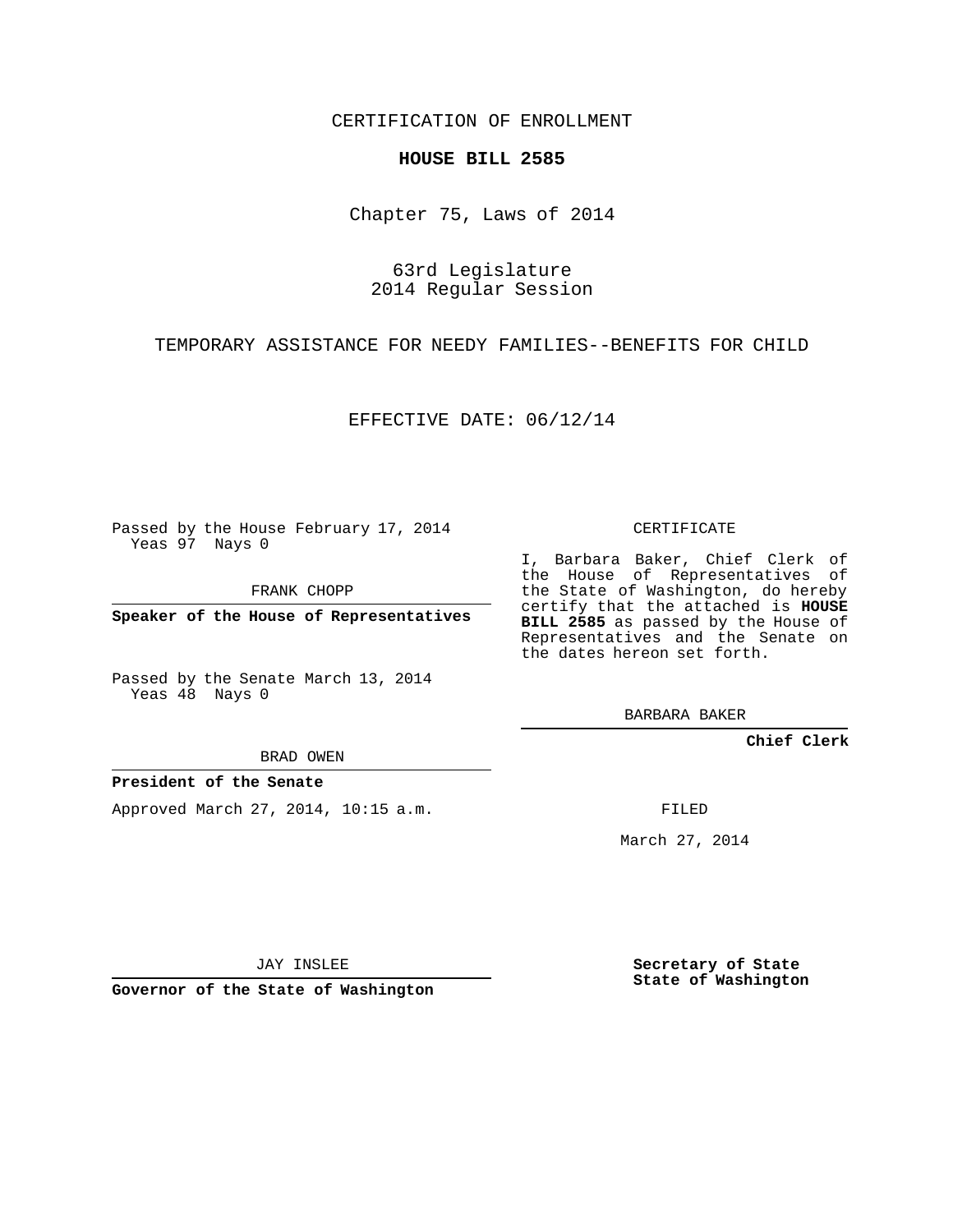## **HOUSE BILL 2585** \_\_\_\_\_\_\_\_\_\_\_\_\_\_\_\_\_\_\_\_\_\_\_\_\_\_\_\_\_\_\_\_\_\_\_\_\_\_\_\_\_\_\_\_\_

\_\_\_\_\_\_\_\_\_\_\_\_\_\_\_\_\_\_\_\_\_\_\_\_\_\_\_\_\_\_\_\_\_\_\_\_\_\_\_\_\_\_\_\_\_

Passed Legislature - 2014 Regular Session

## **State of Washington 63rd Legislature 2014 Regular Session**

**By** Representatives Walsh and Pettigrew; by request of Department of Social and Health Services

Read first time 01/21/14. Referred to Committee on Early Learning & Human Services.

 1 AN ACT Relating to income eligibility for temporary assistance for 2 needy families benefits for a child; and amending RCW 74.12.037.

3 BE IT ENACTED BY THE LEGISLATURE OF THE STATE OF WASHINGTON:

 4 **Sec. 1.** RCW 74.12.037 and 2011 1st sp.s. c 42 s 4 are each amended 5 to read as follows:

6 (1) The department shall adopt rules( $(-$ -effective-November-1, 7 <del>2011,</del>)) establishing income eligibility for temporary assistance for needy families benefits for a child, other than a foster child, who lives with a caregiver other than his or her parents. The department shall establish a sliding scale benefit standard for a child when the income of the child's caregiver is above two hundred percent but below three hundred percent of the federal poverty level based on family size. A caregiver with an income above three hundred percent of the federal poverty level shall not be eligible for temporary assistance for needy families benefits for a child, not a foster child, who is residing with that caregiver.

17 (2)(a) For purposes of this section, the department may, by rule, 18 exempt fifty percent of a caregiver's unearned income in determining